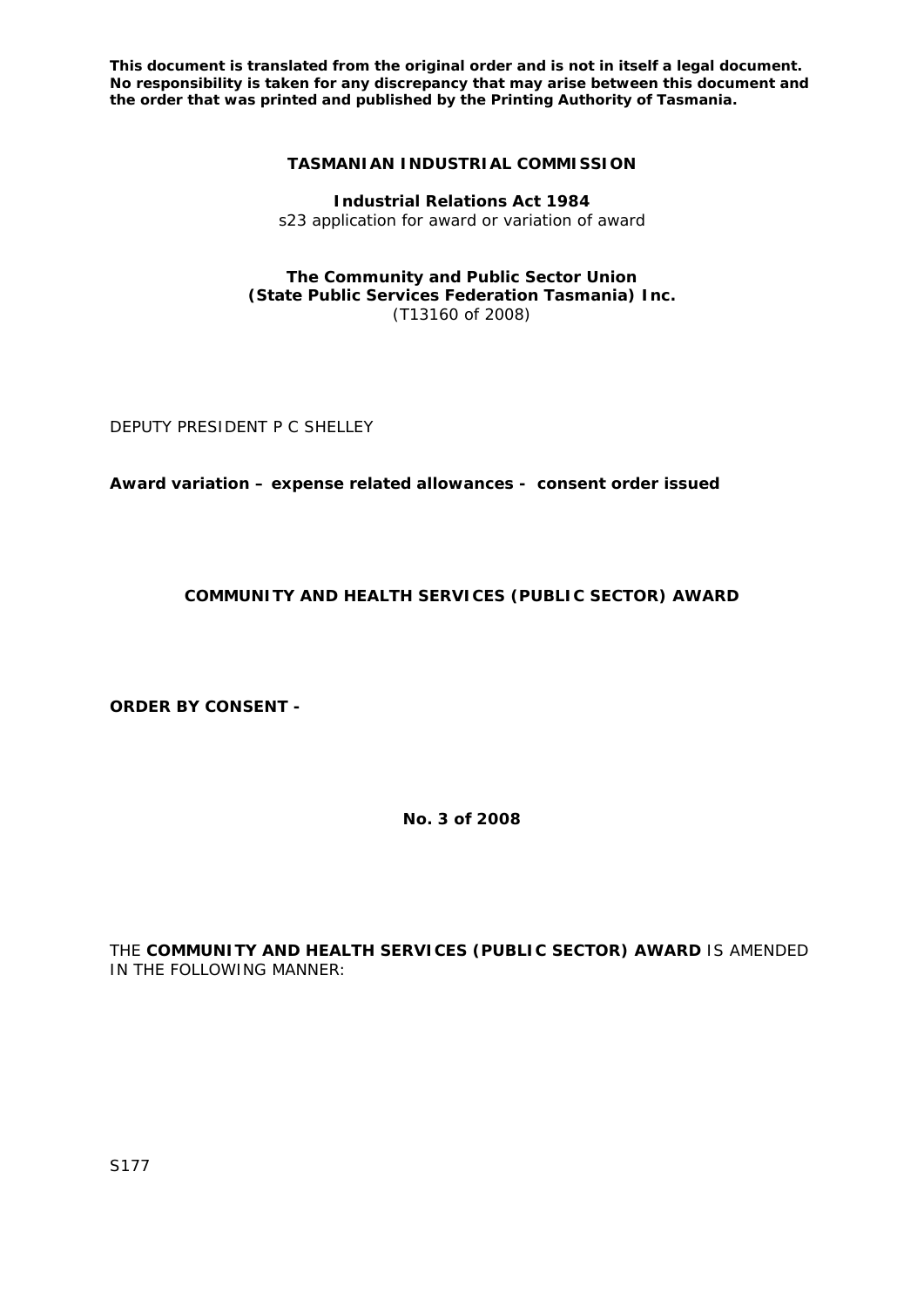## **(1) By deleting from Part IV – ALLOWANCES Clause 3(b) - District Allowances and inserting in lieu thereof the following:**

- "(b) District
	- (i) The purpose of this General Allowance is to compensate for excess costs necessarily incurred by an employee living in an 'isolated area' and without limiting the foregoing includes partial reimbursement for STD, freight, fuel and depreciation costs.
	- (ii) Where an employee is stationed in one or other of the following districts, the employee shall be paid an allowance in accordance with the following rates:

|     |                                                                                                                                              | Rate per Annum<br>S |
|-----|----------------------------------------------------------------------------------------------------------------------------------------------|---------------------|
| (1) | Category R                                                                                                                                   |                     |
|     | Remote locations approved as such by the<br>Tasmanian Industrial Commission including<br>Bass Strait Islands, Maria Island, Bruny<br>Island: |                     |
|     | Employee with dependent relatives residing<br>with them                                                                                      | 3364                |
|     | Other (no dependents)                                                                                                                        | 1681                |
| (2) | Category B                                                                                                                                   |                     |
|     | Locations under the Commonwealth Taxation<br>Zone B prescription:                                                                            |                     |
|     | Employee with dependent relatives living with<br>them                                                                                        | 1681                |
|     | Others (no dependents)                                                                                                                       | 841                 |
| (3) | Category S                                                                                                                                   |                     |
|     | Special locations as may be approved by the<br><b>Tasmanian Industrial Commission:</b>                                                       |                     |
|     | Employee with dependent relatives residing<br>with them                                                                                      | 841                 |
|     | Others (no dependants)                                                                                                                       | 420                 |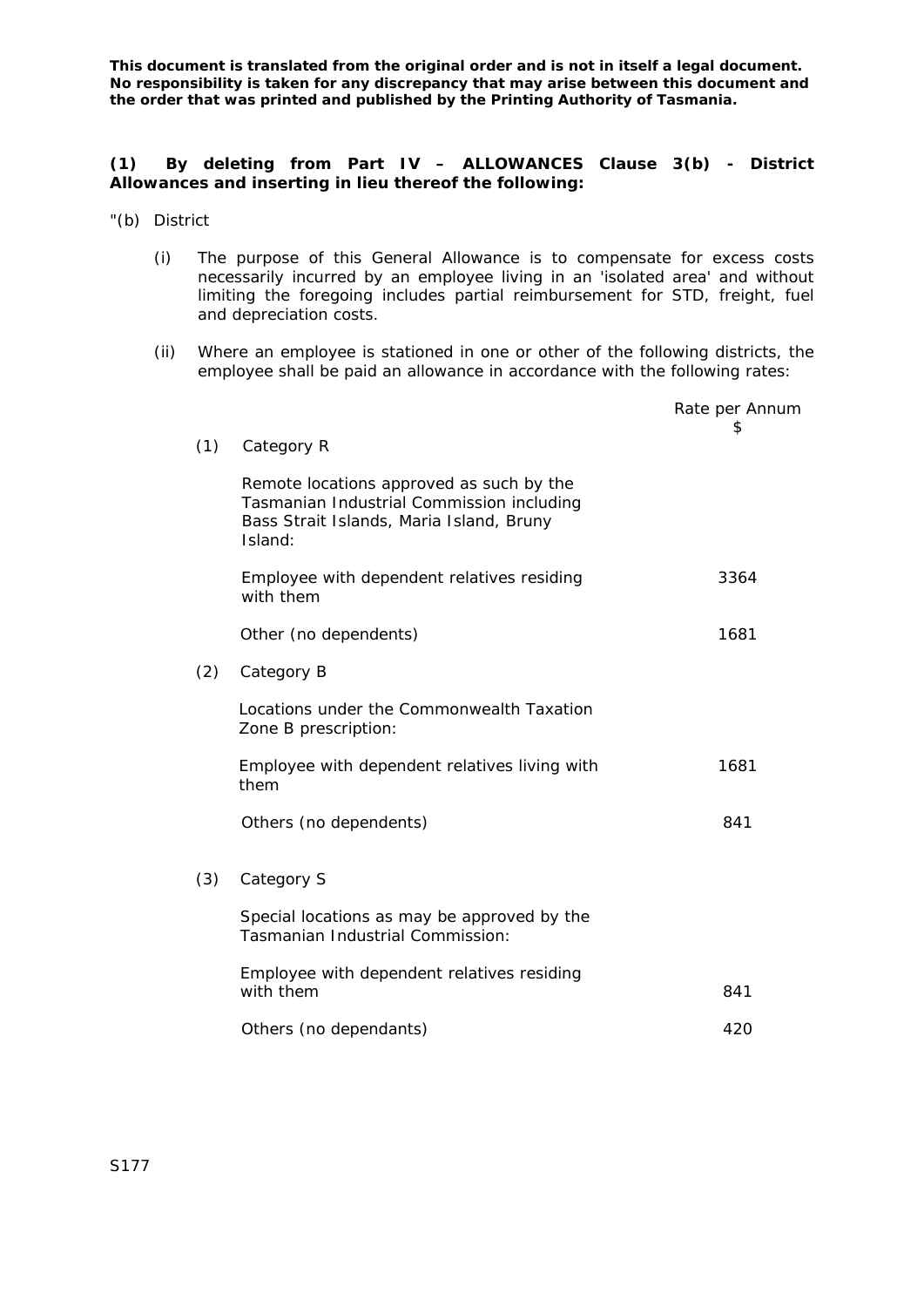> **PROVIDED** that an employee who has dependants residing with the employee shall be regarded as an employee without dependants if their partner or spouse, of entitlement arising from employment, is in receipt of a district allowance."

## **(2) By deleting from Part IV – ALLOWANCES Clause 3(e)(i) and (ii) Kilometreage and inserting in lieu thereof the following:**

- "(e) Kilometreage
	- (i) Required User Category

Where an employee is required in writing by the employer to have available on a regular basis a private motor vehicle which the employee will be required to use for official purposes, and the employee agrees in writing to do so an allowance shall be paid for such use in accordance with the following rates:

| Annual Kilometreage Travelled on Duty in a<br>Financial year | Cents per Kilometre             |                                 |  |
|--------------------------------------------------------------|---------------------------------|---------------------------------|--|
|                                                              | Rate 1<br>2 litres and<br>above | Rate 2<br>Less than 2<br>Litres |  |
| First 10,000 kilometres<br>Any additional kilometres         | 71.81 (100%)<br>38.06 (53%)     | 61.76 (86%)<br>33.03 (46%)      |  |

**PROVIDED** that where the employer wishes to withdraw the requirement to provide a private motor vehicle then, except where special circumstances exist, at least one year's notice in writing shall be given, and the notice period shall specified to end on 30 June.

(ii) Occasional User Category

Where an employee is not required to provide a private motor vehicle for official use as prescribed in subclause (e) - Kilometreage, paragraph (i) - Required User Category but otherwise receives approval from the employer to use a private motor vehicle for official purposes on a occasional basis, an allowance shall be paid in accordance with the following rates:

| Annual Kilometreage Travelled on Duty in<br>a Financial year | Cents per Kilometre             |                                 |  |
|--------------------------------------------------------------|---------------------------------|---------------------------------|--|
|                                                              | Rate 3<br>2 litres and<br>above | Rate 4<br>Less than 2<br>Litres |  |
| First 10,000 kilometres<br>Any additional kilometres         | 47.87 (100%) 41.17 (86%)        | 25.37 (53%) 22.02 (46%)"        |  |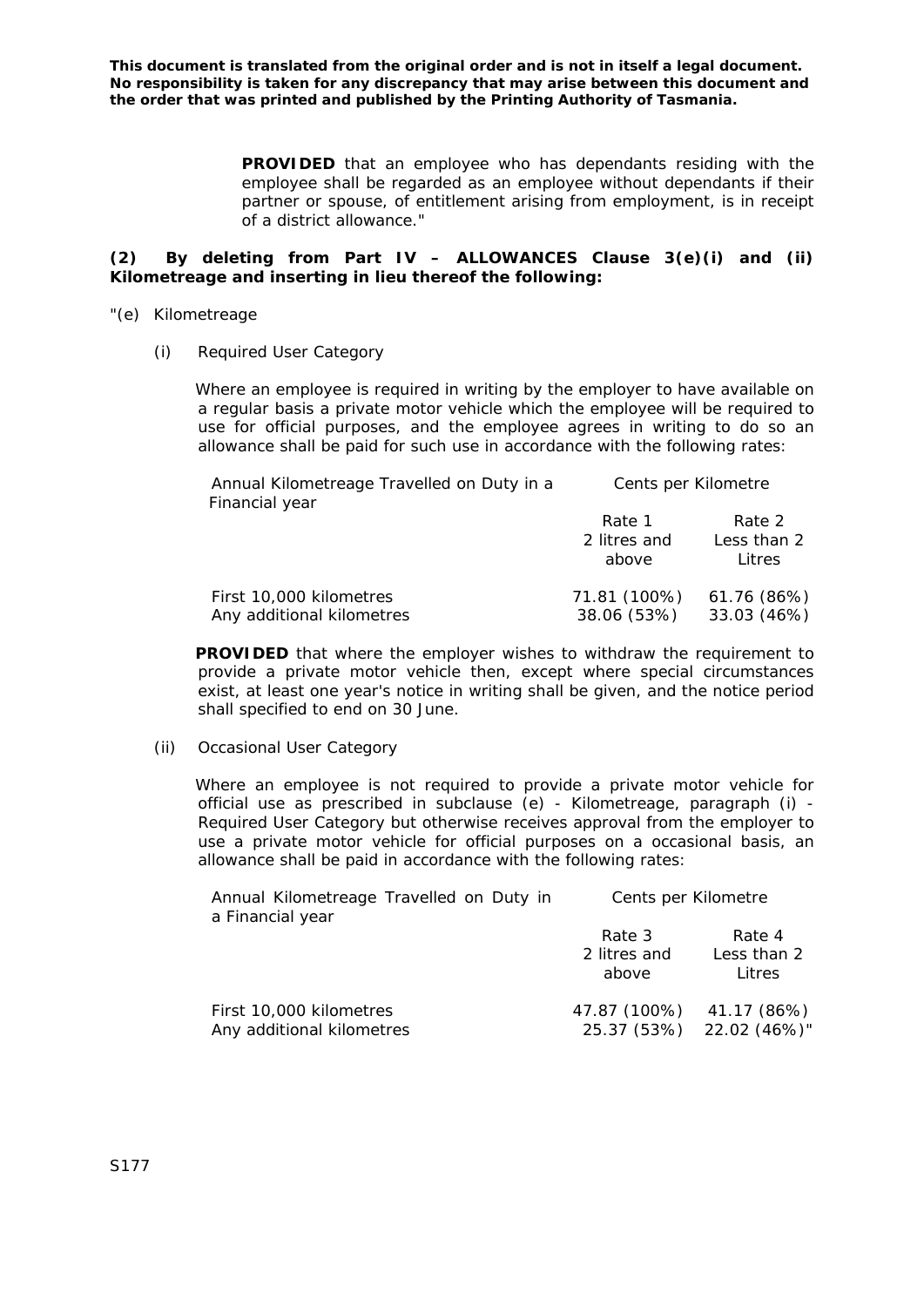### **(3) By deleting from Part IV – ALLOWANCES Clause 3(f) – Meal Allowances and inserting in lieu thereof the following:**

- "(f) Meal Allowance
	- (i) Where an employee is required to commence duty at their headquarters not less than one and a half hours before, or to remain on duty for not less than one and a half hours after, the normal hours of duty, and that requirement necessitates the employee obtaining a meal away from home, that employee shall, subject to this paragraph, be paid a meal allowance at the following rate:

| Meal                     | Rate of Allowance |  |  |
|--------------------------|-------------------|--|--|
|                          |                   |  |  |
| <b>Breakfast</b>         | 9.95              |  |  |
| Lunch (or midday meal)   | 10.95             |  |  |
| Dinner (or evening meal) | 19.35             |  |  |

**PROVIDED** that where an employee who is required to work overtime on a Saturday, Sunday or holiday with pay, has been given prior notice the previous day or earlier, the employee shall not be entitled to the meal allowance BUT where such prior notice has not been given the employee shall attract such payment.

- (ii) Where the duties of an employee require the employee to travel from that employee's headquarters and the employee is more than 60 kilometres at the normal meal break, that employee shall, subject to this paragraph, be paid:
	- (1) in the case of a meal purchased by the employee at any hotel, boarding house, or public eating house, a meal allowance at the following rate:

| Meal                     | Rate of Allowance |
|--------------------------|-------------------|
|                          |                   |
| <b>Breakfast</b>         | 995               |
| Lunch (or midday meal)   | 10.95             |
| Dinner (or evening meal) | 19.35             |

(2) in the case of a meal provided by the employee, a meal allowance of \$3.55 for each meal so provided."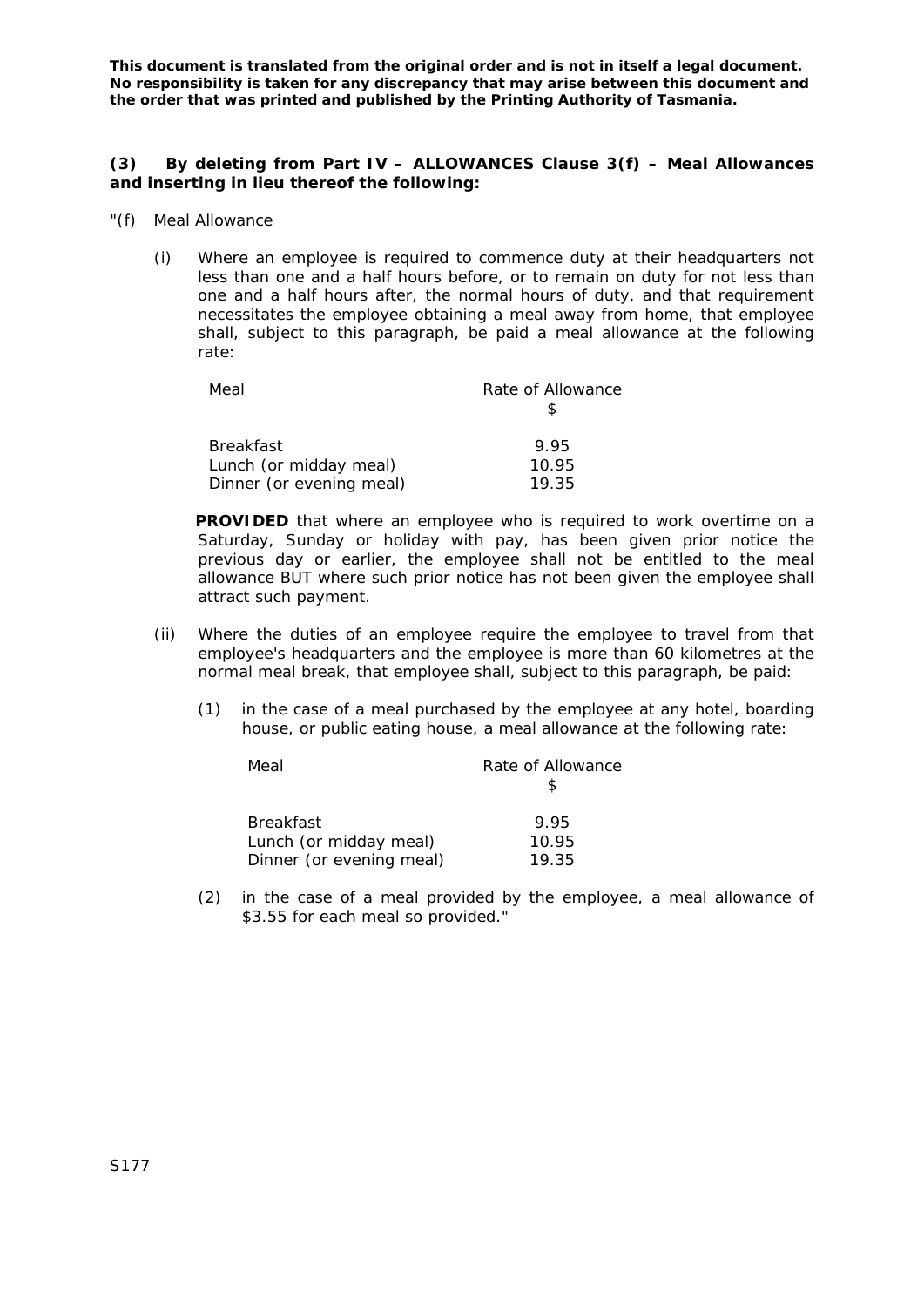#### **(3) By deleting from Part IV – ALLOWANCES Clause 3(g) – Training Courses and Conferences Allowance and inserting in lieu thereof the following:**

"(g) Training Courses and Conferences Allowance

An employee who is required or is authorised to attend either a training course, conference or other similar function where full accommodation (including meals) is provided at no extra cost to such employee, he/she shall be paid an allowance for incidental expenses for each day of such attendance at the rate of:

|      |                    | Rate per Day |
|------|--------------------|--------------|
|      |                    |              |
| (i)  | Within this State  | 16.80        |
| (ii) | Outside this State | 23.60"       |

### **(3) By deleting from Part IV – ALLOWANCES Clause 3(h) – Travelling Allowance and inserting in lieu thereof the following:**

- "(h) Travelling Allowance
	- (i) Employees travelling on duty who are required to remain away from their normal place of residence overnight shall be paid an allowance calculated in accordance with the following components:

| Component                                                                                                                         | Within<br>Tasmania | Outside<br>Tasmania | Sydney | Melbourne |
|-----------------------------------------------------------------------------------------------------------------------------------|--------------------|---------------------|--------|-----------|
|                                                                                                                                   | \$                 | \$                  | \$     | \$        |
| Overnight<br>from<br>absence<br>normal place of residence                                                                         | 97.90              | 136.80              | 159.75 | 136.80    |
|                                                                                                                                   |                    |                     |        |           |
| (preceding)<br>Breakfast<br><b>or</b><br>following<br>overnight<br>an<br>absence) applicable hours<br>7.00am - 8.30am             | 16.00              | 16.00               | 16.00  | 16.00     |
|                                                                                                                                   |                    |                     |        |           |
| Lunch<br>(preceding<br><b>or</b><br>following an<br>overnight<br>absence) applicable hours<br>12.30pm - 2.00pm                    | 14.25              | 14.25               | 14.25  | 14.25     |
|                                                                                                                                   |                    |                     |        |           |
| (preceding<br><b>Dinner</b><br><b>or</b><br>an overnight<br>following<br>absence)<br>applicable<br>hours<br>$6.00$ pm - $7.30$ pm | 30.35              | 30.35               | 30.35  | 30.35     |

**PROVIDED** that if the employee so wishes, that employee shall be allowed advance payment of the estimated allowance payable for the period of travel in question.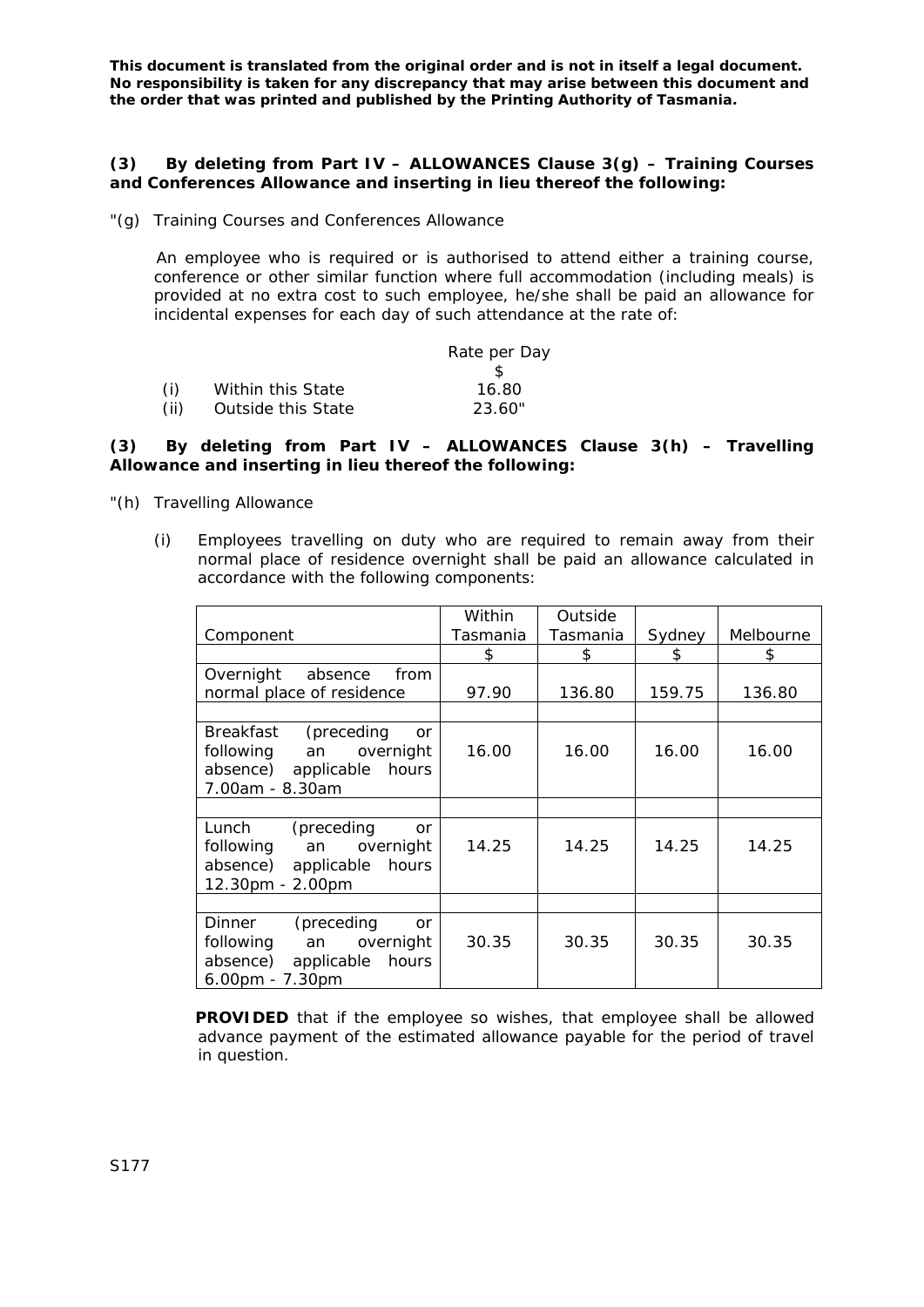- (ii) In addition to the allowance available in accordance with paragraph (i) of this subclause and provided the employer is satisfied that the employee did incur the expense claimed, an employee shall be entitled to reimbursement of reasonable expense incurred, as a result of his or her absence from the normal place of residence, for the following purposes:
	- (1) a telephone call to the employee's spouse or children each 24 hours;
	- (2) dry cleaning or laundry required as the result of an extended absence.
- (iii) Notwithstanding paragraph (i) of this subclause where the employer is satisfied that no reasonable alternative accommodation is available, the employee may be reimbursed for actual expenses incurred.
- (iv) Where an employee travels with a Minister or in a representative capacity for the State, or on special duties as determined by the employer, and thereby incurs additional expense, the employee may be paid such travelling allowance as may be determined by the employer.
- (v) Where public transport is not conveniently available and employees in the performance of their duties find it necessary to hire other forms of transport, they shall, subject to the approval of the employer, be reimbursed the actual costs incurred in the hiring of such transport.
- (vi) Where employees in the performance of their duties are required to be stationed temporarily at any place other than their usual headquarters for a period exceeding three weeks, and are absent from their normal place of residence, and have to procure board and lodging whilst so stationed, they shall be paid a travelling allowance at the following rates:
	- (1) for the first three weeks in accordance with the rates set forth in paragraph (i) of this subclause; and
	- (2) thereafter, at such rate as the employer concerned may determine.
- (vii) Where the employer certifies that the duties of an employee involve systematic travelling, the employer shall determine the rate to be paid to such employee within the limits of the rates set forth in paragraph (i) of this subclause.
- (viii) Where an employee in the performance of their duties is required to travel:
	- (1) Within Australia (including Papua New Guinea and New Zealand by ship, aircraft, railway train, or other means of conveyance, where the employee is provided meals and sleeping quarters, that employee, while so travelling, shall be paid a travelling allowance at the rate of: